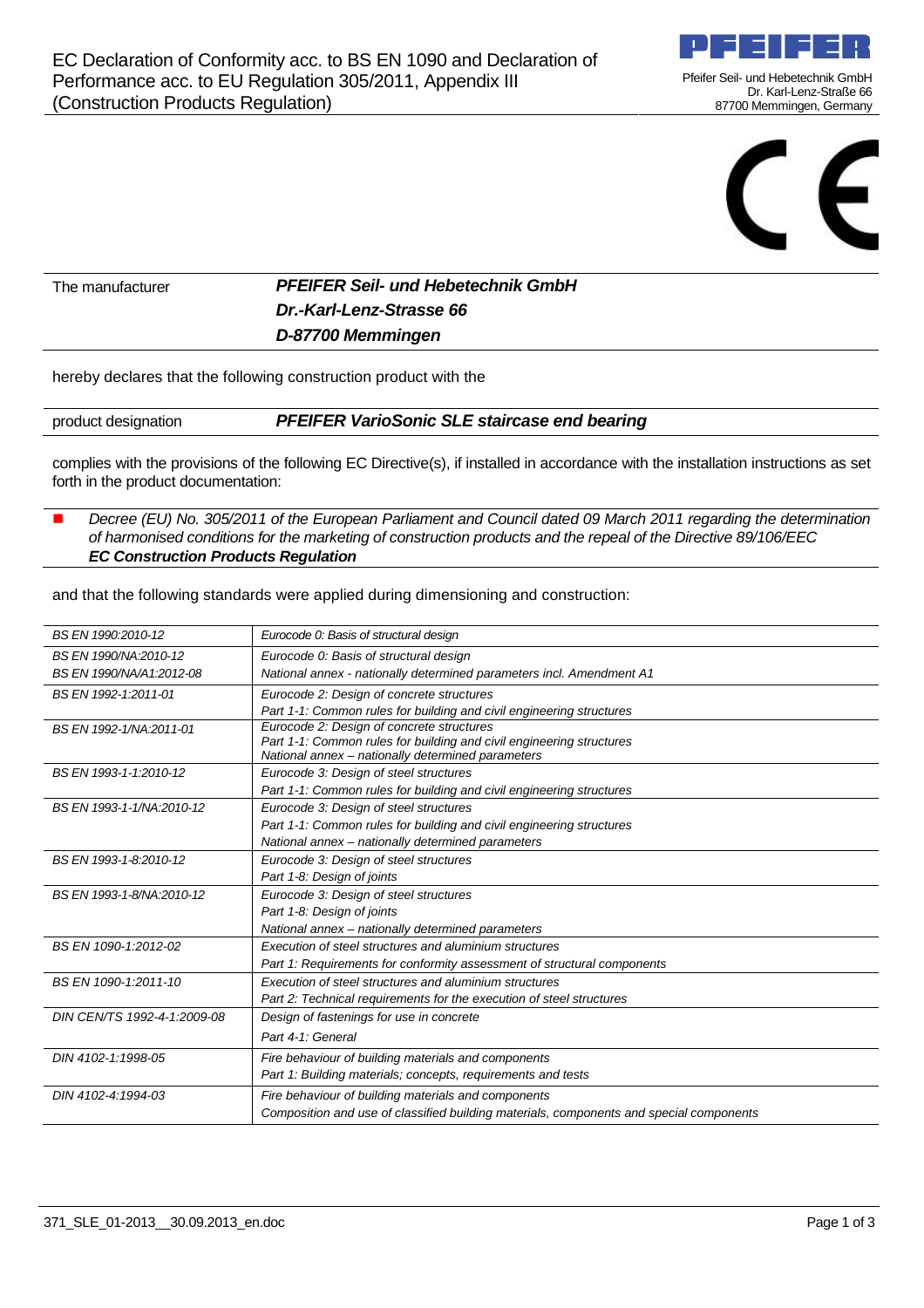

Pfeifer Seil- und Hebetechnik GmbH Dr. Karl-Lenz-Straße 66 87700 Memmingen, Germany

| <b>Performance feature</b>                          | Service / categorisation / classification                                                                                                    |
|-----------------------------------------------------|----------------------------------------------------------------------------------------------------------------------------------------------|
| Geometrical tolerances                              | BS EN 1090-2 (general)<br>DIN 13 (metric ISO thread)<br>DIN ISO 2768 (general)                                                               |
| Welding suitability                                 | No performance specification (no performance determined)                                                                                     |
| Fracture toughness / resistance to brittle fracture | No performance specification (no performance determined)                                                                                     |
| Carrying capacity                                   | Design resistance of the vertical support force:                                                                                             |
|                                                     | Maximum design resistance: $V_{Rd, max} = 33.3 kN$                                                                                           |
| Implementation class                                | EXC 2 pursuant to EN 1090-2                                                                                                                  |
| Fatigue strength                                    | No performance specification (no performance determined)                                                                                     |
| Deformations in the serviceability limit state      | No performance specification (no performance determined)                                                                                     |
| Fire resistance                                     | F90                                                                                                                                          |
| (Classification pursuant to DIN 4102-4:1994-03)     | (The specifications given in the instructions for the installation and use of the<br>PFEIFER VarioSonic staircase bearing must be observed!) |
| Fire resistance                                     | Steel component, class A1<br>Adjustable foot:                                                                                                |
| (Classification pursuant to DIN 4102-1:1998-05)     | Installation flange:<br>Steel component, class A1<br>Neoprene bearing:<br>class B <sub>2</sub>                                               |
| Release of cadmium and its compounds                | No performance specification (no performance determined)                                                                                     |
| Release of radioactive radiation                    | No performance specification (no performance determined)                                                                                     |
| Durability                                          | No performance specification (no performance determined)                                                                                     |
| Manufacture                                         | Acc. to drawing no.                                                                                                                          |
|                                                     | Adjustable foot:<br>0029285                                                                                                                  |
|                                                     | Installation flange:<br>0016286<br>$2+$                                                                                                      |
| System of conformity certification                  |                                                                                                                                              |